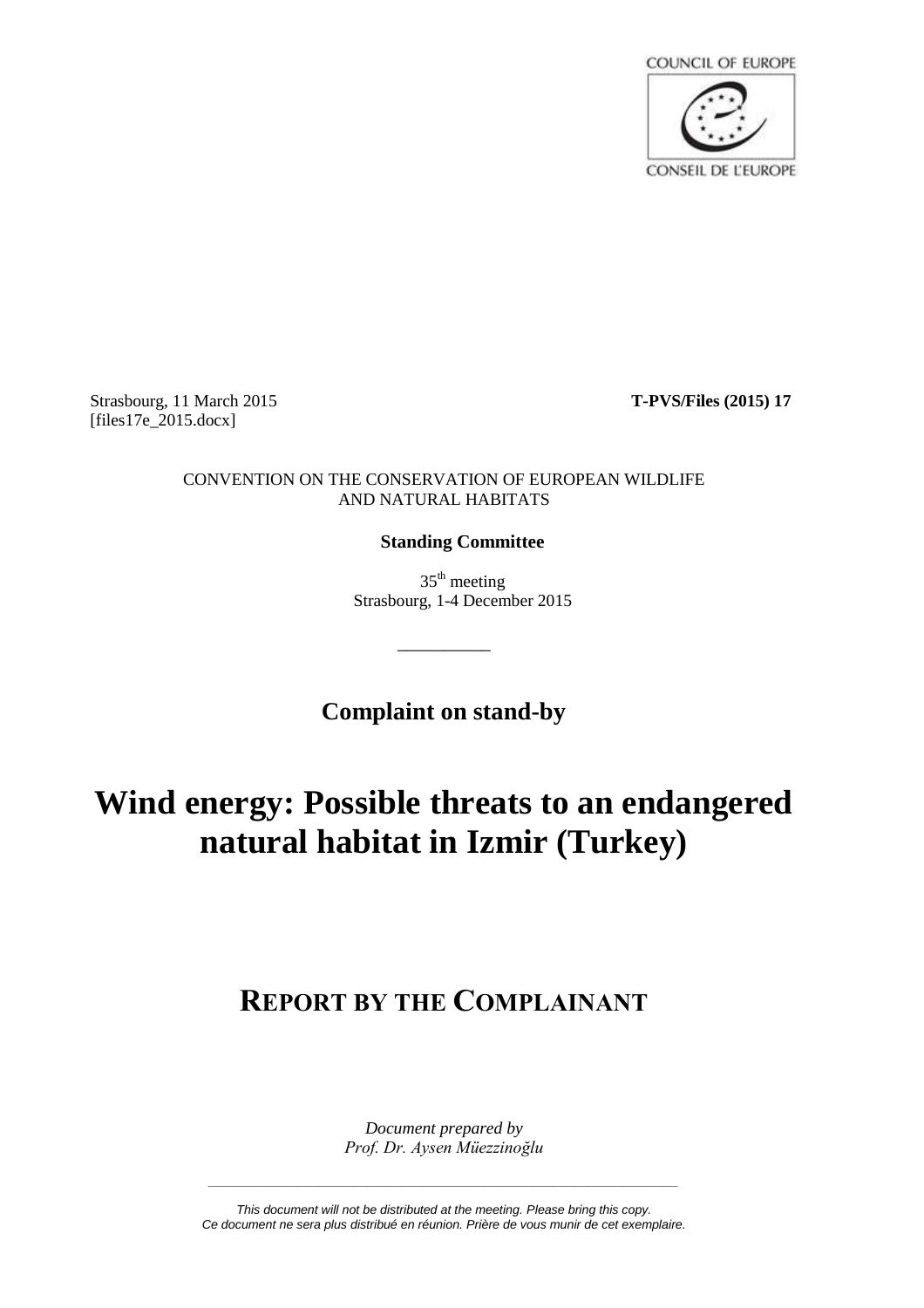## **385 WIND TURBINES ON ÇEŞME PENINSULA**

Çeşme peninsula, jutting westward into the Aegean Sea from the city of İzmir, is comprised of 5 townships, namely Çeşme, Karaburun, Urla, Seferihisar and Güzelbahçe. Tourism, agriculture, forestry and fishery are the main activities of the locals. Its unique microclimate and habitat, houses many endemic and rare species of wild animal and plant life.

9,000 years of human settlement can be traced back to Neolithic period. As a result, the natural and cultural heritage of the peninsula is protected by various national and international laws, regulations and conventions. Areas of nature, urban and archaeological sites, traditional and country settlement areas, ancient settlement areas, nature parks and monuments, areas of wild life preservation, important nature areas (areas that require special attention for the survival and sustainability of all living forms) and wetlands are all defined and are under protection.

The prevailing winds that sustain life have recently become renewable objects of unsuitable energy desire and national growth strategies. Up to now, 385 wind turbines are installed and are already producing 345.5MW of electricity while 338MW capacity is under construction, adding to a total of 683.5MW for the time being. If needed, I can send all the coordinates of the installed turbines.

In order to avoid and bend the EIA requirements, companies have applied with minimum turbine numbers to stay below the recommended capacity for exemption with the intention of future capacity increase. Already some companies are applying for additional capacity increase. Just last week, the people of the township of Karaburun, a national nature reserve and candidate for a special biosphere status, have won a case against the installation of additional 47 turbines.

The EIA law was first introduced in 1983 but it took 10 years before it became effective. As of 1993, 99% of applications were approved and six major amendments were declared, all favouring new exemption conditions for investing companies. These EIA reports were prepared by private companies and their efficiency and reliability were questioned by academia, lawyers and regulators. Ever since its introduction, EIA regulations have been a major dispute between the state and the activists and many cases have been taken courts. There are many court rulings obtained which should lead to cessation of construction and road preparations but the local state authorities abstain from realizing their constitutional and administrative duties.

In the case of Çeşme town, the ABK energy company has finished the construction of 6 turbine vaults and is continuing with propeller installations regardless of on-going cases against immediate confiscation of private lands and other court rulings which have obtained no further continuation of constructions. Other 4 companies which are closely situated to residential areas, protected habitat and wildlife areas of Çeşme have obtained EIA exemptions and local peoples' right to be informed and right to reach information have been breached. We are now developing a case for a cumulative EIA evaluation of 5 wind energy stations and will take the issue to court.

The following figures are taken from a recent publication prepared by three universities from İzmir for the İzmir Development Agency as a strategic guideline for sustainable development of the peninsula. Figures show the installed turbines, their proximity to residential and nature preservation areas and possible conflict areas *vis à vis* the most common complaints, i.e. sound and visual disturbances.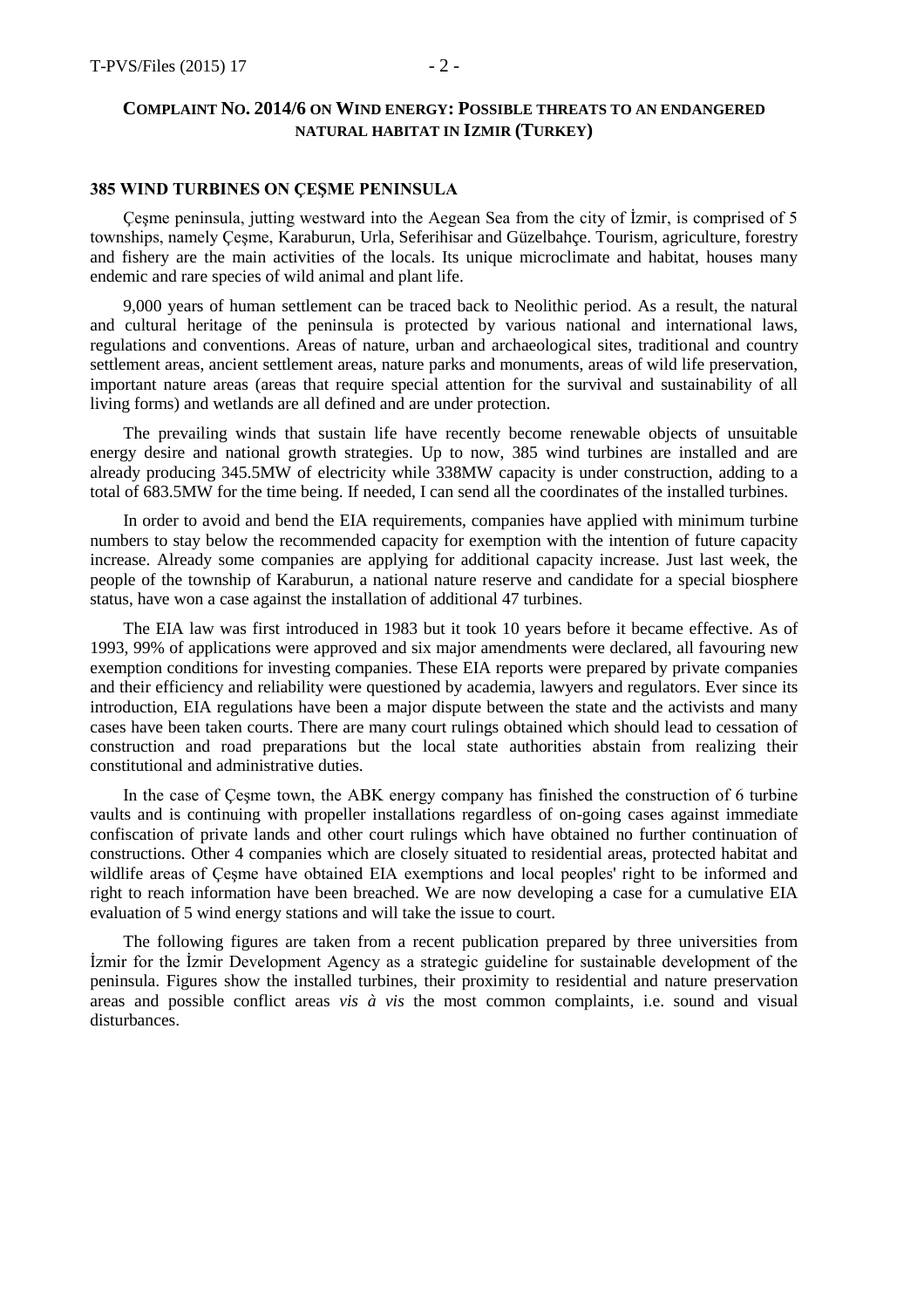*Figure 1: Wind turbines, human settlements and Nature Preservation Areas* 

*Legend: Green dots are wind turbines, Striped areas are natural and archeologic sites and Nature Preservation areas, Zones in yellow are residential areas.*

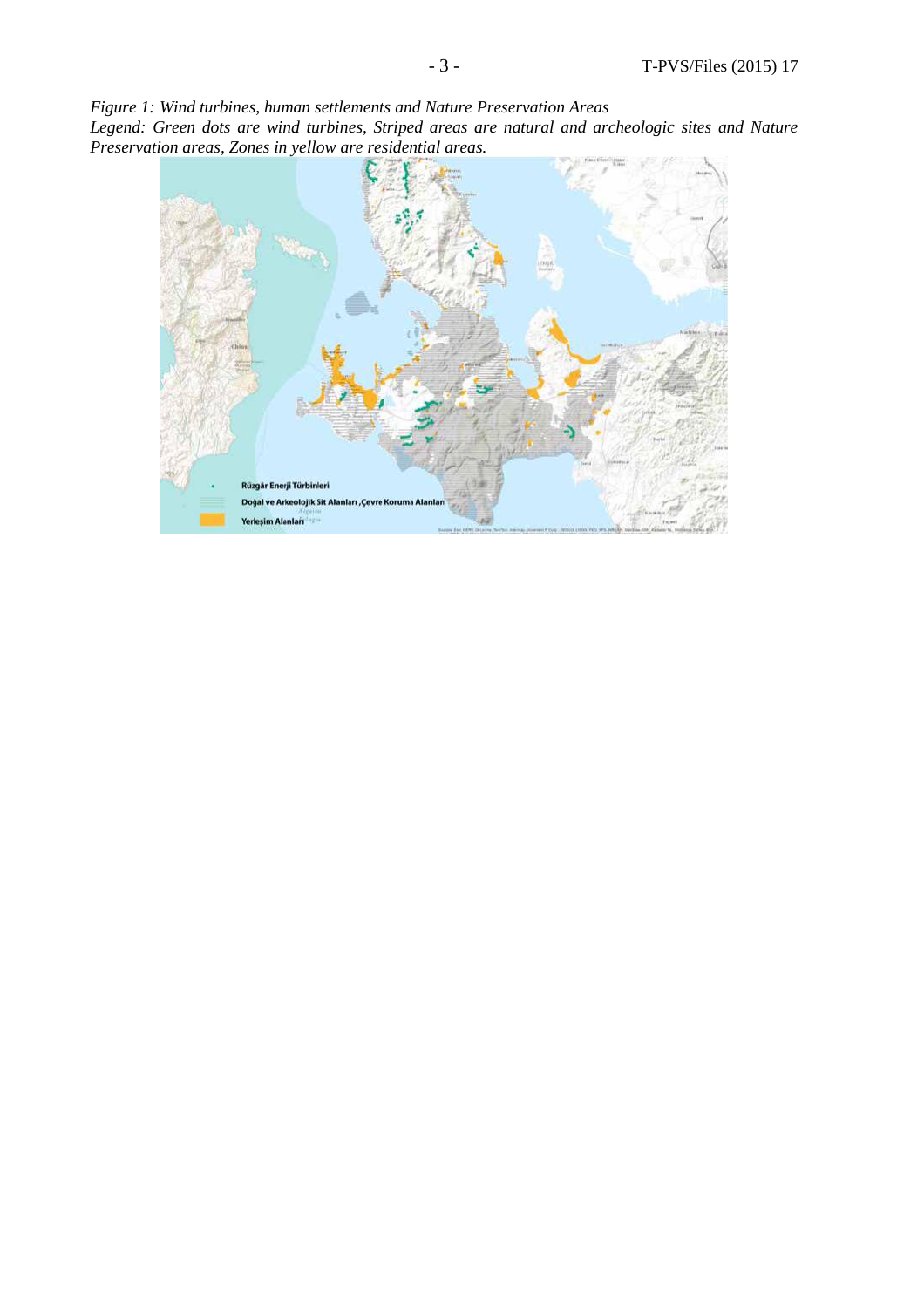#### *Figure 2 : Proximity Circles*

*Legend: Green bars show the proximity of turbines to residential areas in respect to noise disturbance in dB values between 100m-2000m to residential areas. Brown bars show the visual disturbance felt between 100m-500m of residential areas*







*Figure 3 and 4 : Possible Areas of Conflict above at residential areas and turbines, below at nature preservation areas ( red is highest and yellow is lowest) areas of conflict.*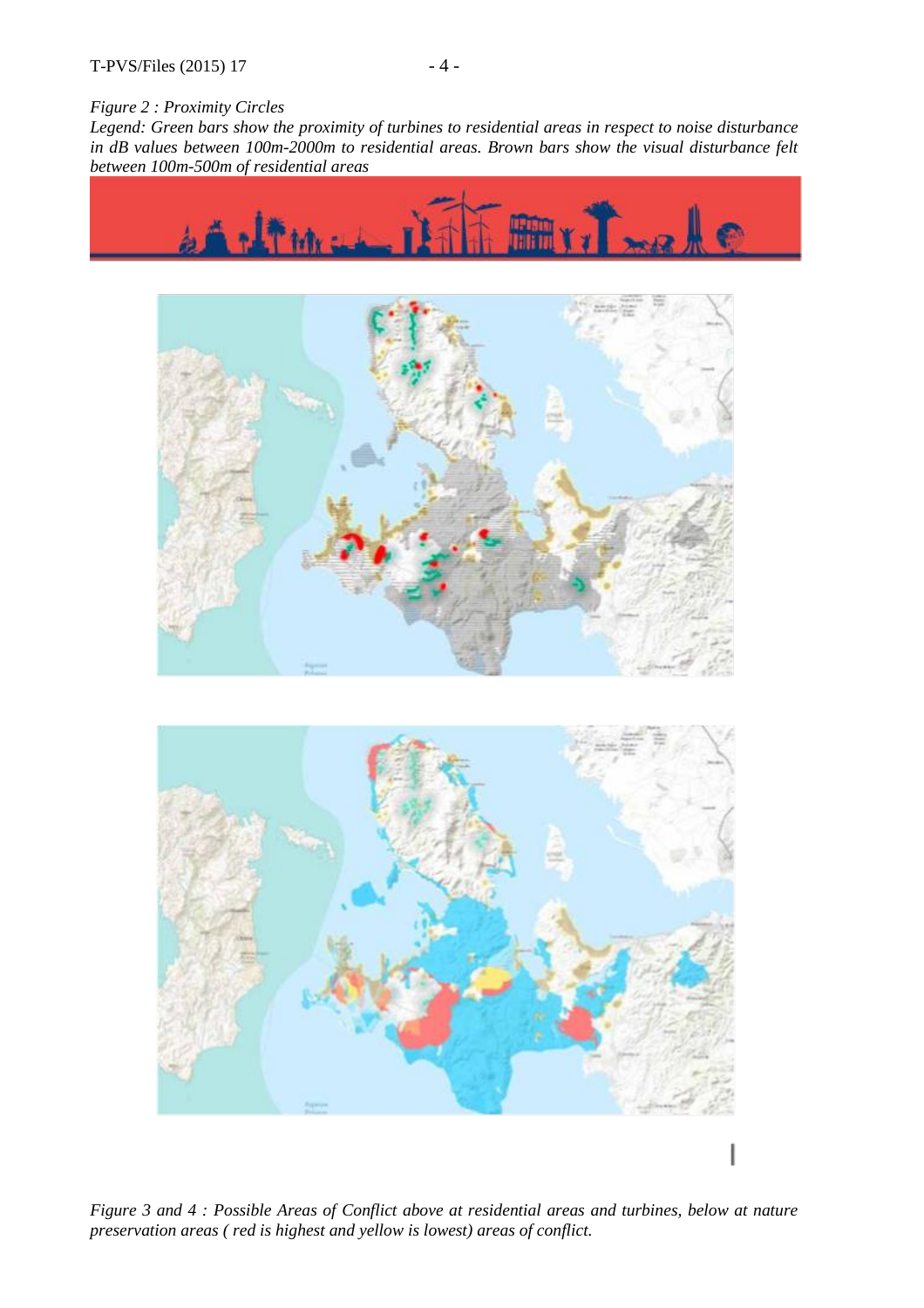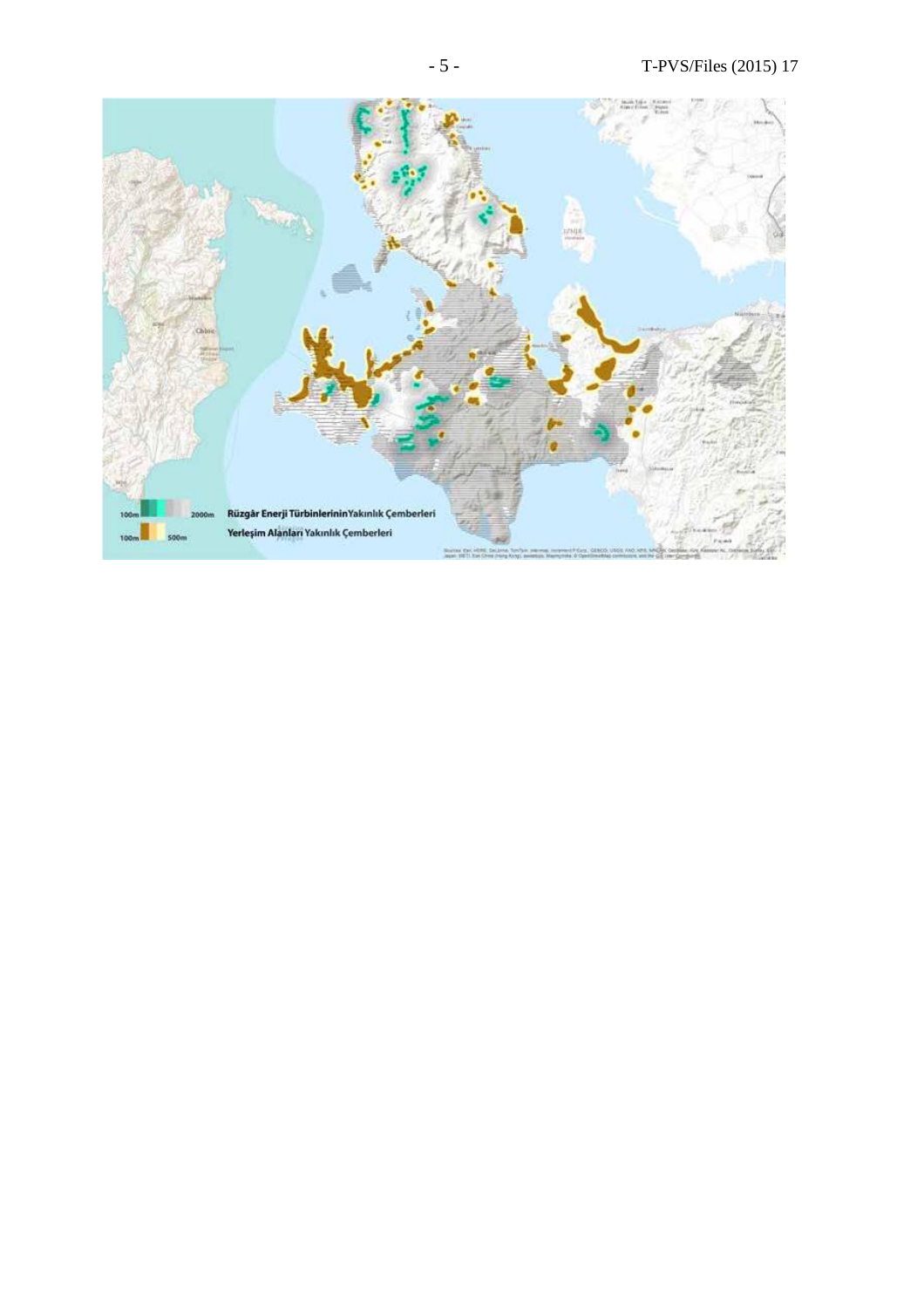# **ENVIRONMENTAL AND SOCIAL IMPACT OF WIND TURBINES ON ÇEŞME PENINSULA, İZMİR, TURKEY**

### *Prof. Dr. Aysen Müezzinoğlu*

Human activities with low greenhouse gas emissions are absolutely crucial for sustainability of life on Earth as the global energy-versus-climate dilemma is increasingly threatening our civilization. That is why we have to be very careful in selecting the methods of providing power into the grids by using resources with lowest carbon footprint emissions. However, we must also bear in mind that no energy conversion method is totally free from environmental challenges and even the most innocent-looking renewable energy resources might have unacceptable impacts at local levels. That is an issue of scales; environmental indicators at local levels may differ from what one sees from a global or national perspective. Thus, it should be granted that the selected energy generation technique is acceptable by the local people and should not harm the culture, ecosystem, and natural balances at the areas where projects are implemented. Global, national or regional evaluations are not enough, local acceptability must be looked for and guaranteed.

In modern energy business, investors foresee that each kW capacity of any low carbon footprint resource is converted into power and tapped into the grid. Wind power is a good example of low carbon footprint resources to be fed into the grid in many countries. Also the dependability of an energy grid is based on multiple types of resources are put into use. These are also true for the energy planners in Turkey that has one of the fastest growing energy demand-and-supply market in the world. We feel lucky to have rather strong and widespread wind energy in many geographical areas in the country.

Technically the degree of wind energy exploitation is not limitless even if the capacity is high in a small area like Çeşme Peninsula. It needs to be limited on account of two groups of constraints; 1) the technical quality of the power supply in the grid, and 2) the environmental and social welfare of the local people. Intermittency as well as highly technical current and frequency problems at near-by user facilities must be solved in local are as where a high percentage of the wind and solar power is fed into the grid. At the localities where this allowable percentage is exceeded frequent problems in electric power supply are seen and these may harm the commercial and household instruments of the end users. This technically limited percentage of renewables to be introduced into a grid, necessitates new conventional energy facilities to be developed nearby with other sets of environmental consequences.

The second problem group is related with constraints including health and welfare of local people, their economic and cultural environment, ecosystem balances and activities in preservation of wildlife. Annoyance is the most important issue connected with wind turbines. There is absolutely no country that does not oblige wind power companies carry out extensive environmental studies before permitting. Reports in the format of Environmental Impact Assessment (EIA) are required. Such studies generate and evaluate existing data for the benefit of local regulatory mechanisms in favour of both the local people and the wind companies. One of the mostly used mechanisms is the 'set-back distance' issue. In many countries wind turbine setbacks are applied to protect other turbines, workers, residents, traffic, agricultural economic activities, by law or local regulations. In several others, setback is a tool used by the companies or required by local administrators regardless of a legal requirement which may or may not exist. In some cases setbacks are voluntarily applied by the companies. Globally, the average minimum setback distance is 470 meters and it extends to an average of about 1,000 meters between the turbine and the nearest bedroom of local resident homes. The global trend in the last decade is ever increasing setback distances, today they are in the order of at least a mile (1,610 meters) to 2,000 meters in North America. Setback distances are mostly determined by the local authorities based on night-time environmental noise level standards of the World Health Organization. This standard includes the regular noise levels plus the infrasound levels based on their frequency within given periods. In many instances back calculation of acceptable environmental noise level is necessary to install a turbine by taking account other nearby turbines. This is done by using a noise distribution model ending in noise maps around potential sources. In Turkey we have a nicely prepared noise regulation which would handle the night-time noise restrictions in Çeşme area only if the administration would require it from the companies.

There are probable impacts on public health not only due to the noise problems originating from the turbines ending in sleep disorders, but also problems related with shadow flickers that were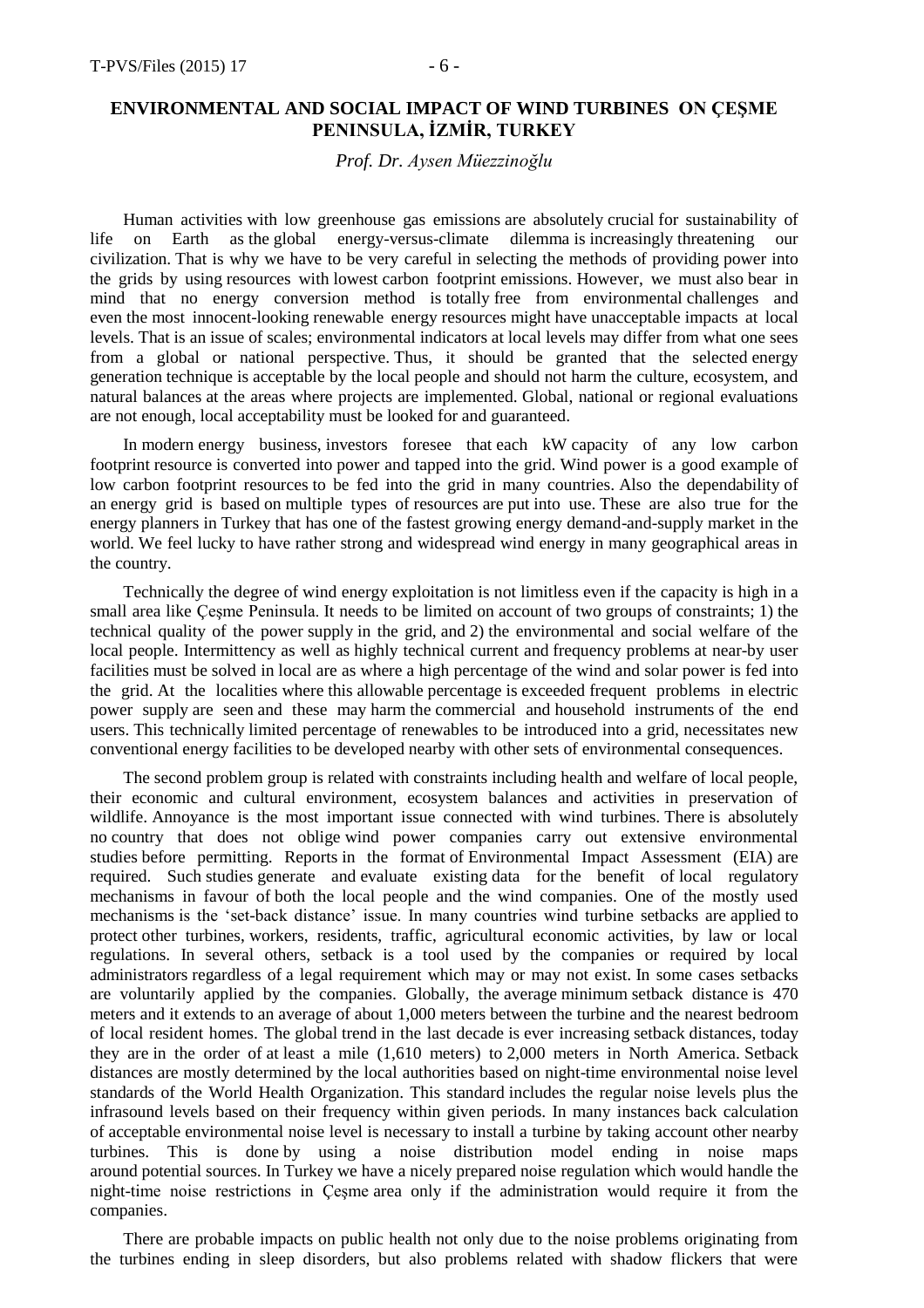correlated with increased epileptic seizures in sensitive groups of the populations elsewhere, too. Shadow flickering is another significant problem area in connection with public health issues. It requires quantitative information about the possibility and duration of flickers and the ways the turbines are installed with respect to the sun at dawn and dusk are other.

Local climate changes are also shown to occur in other countries due to triggered vertical displacements of local air masses. It is understood that increased temperatures especially at night-time are to be expected and the wind regime will be changed. These will have effects on the local biota and traditional local agricultural production.

People in Çeşme peninsula want to know all these potential impacts and the new wind energy investment projects should care for the local people's opinions. It is clear that the number of turbines is extremely high for such a small land area also in use competitively use by local residents and recreational population moving in and out from the near-by cities during holidays. That is why we want the investors to obey the minimum respect to people's rights of living in such a congested area and obey setback distances of 500-1000 meters to the nearest bedroom depending on the topography of the sites.

People also want to protect their quality of life and continue the activities such as agricultural practices, tourism and protection of the wildlife. That must be assured through an EIA covering the Peninsula and including all turbines; existing and potential ones. Impacts should include the issues mentioned above added by all of the facets of the natural life and beauty which is so precious. Bats, bees, goats, migrating and local avians, wetland and coastal area life forms, endemic plants and trees, natural balances, historical and cultural values, etc. are all under danger unless probable impacts are studied before such big investment projects. Questions arising due to conflicting land uses and fast appropriations with no regard to the environmental, public health and ongoing nature preservation programs are unacceptable in the congested land area of Çeşme which has unique values in recreation, agriculture, cultural and natural heritage.

Prof. Dr. Aysen Müezzinoğlu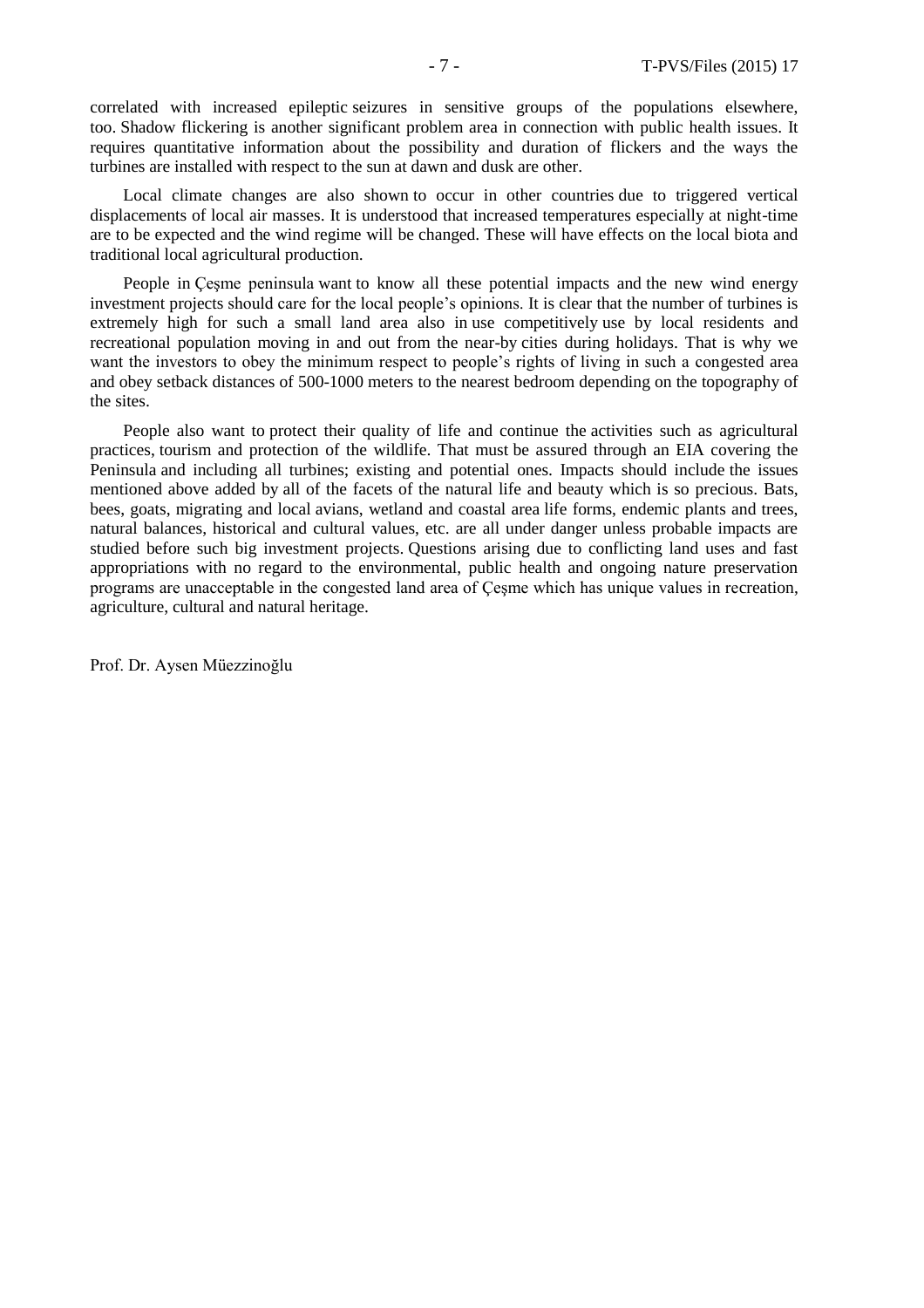#### **EXTRACTS FROM THE COMPLAINT'S FORM – JULY 2014**

I am a farmer, with a medical degree and an amateur naturalist from Çeşme, İzmir,Turkey and I am very concerned about the exponentially increasing number of wind energy installations (WEIs) which are rapidly invading the Çeşme Peninsula, an endangered natural habitat, nurturing a biota of expansive biodiversity (Ref.1 Maps showing WEI developments in the area).

Growing energy need/deficit is a result of an unsustainable conduct of human life on planet. We seem to concentrate on the end results rather than the cause itself. New, renewable energy sources are only viable when they are environmentally, socially and economically acceptable under the scope of sustainability. As the effectiveness of large- scale industrial wind energy remains under great dispute, there is growing concern and evidence that the regulatory bodies should require meticulous scrutiny before liscenses are granted.

Even though the com plaint is specifically prepared for the ongoing wind turbine constructions and their natural and social impact on the Çeşme Peninsula, the same complaint can be multiplied in hundreds, if not in thousands, for the wild and ambitious energy and development projects of the state, threatening the whole of the Anatolian ecosystems with hydro- wind-thermo and nuclear industrial energy facility constructions.

In a recent article on energy, Turkey and wind turbines in Çeşme by Deutsche Welle, it is reported that the Turkish Energy market is the fastest growing in the world. 2013 saw an influx around 13 billion USD and forecasts aim at 120billion USD - twice as much as in the past ten years. Nordex, one of the market leaders of the German wind turbine producers and exporters, have already sold 6 wind turbines for the Çeşme ABK project (Ref.2).

So it is not very difficult to understand why our private and public lands are confiscated with immediate antidemocratic compulsory purchases then privatized for 50 years to companies without environmental impact assessments. This unethical assault on Anatolian soil which mothers some 15 000 plant species out of which 3500 are endemic should not be left unnoticed and unpunished. While evaluating this complaint, I kindly ask a very crucial aspect of this conflict to be kept in perspective, i.e the hypocrisy of contracting parties vis a vis the Bern and Aarhus Conventions.

The Republic of Turkey has been a member of the European Council since 9 August 1949 and a candidate for EU membership since decades now. As for the environmental issues, Turkey is a contracting party of the Convention on the Conservation of the European Wildlife and Natural Habitats, CETS No: 104 since 01/06/1984, member of the European Environment Agency (EEA) and many related networks. On the website of The Turkish Ministry of Environment and Urbanization's General Directorate of Protection of Natural Habitats, they define themselves as "not only the national responsible body on the planning of protected areas in the country but also as a selected, official EU unit which also follows the environmental status of Europe as well", namely the European Topic Center on Biological Diversity of the EEA. (Ref.3)

This conflicting execution of responsibilities amongst the different branches of the state have irreversible damage on our environment. The state is violating the following mandates of the Bern Convention by not taking action to:

• promote national policies for the conservation of wild flora and fauna, and their natural habitats;

• have regard to the conservation of wild flora and fauna in their planning and development policies, and in their measures against pollution;

• promote education and disseminate general information on the need to conserve species of wild flora and fauna and their habitats;

• encourage and co-ordinate research related to the purposes of this Convention.

As for the Aarhus Convention which Turkey is still abstaining to sign, a Germ an company, from a contacting country, has no concern for their export of machinery to a project which has been violating both national and international laws, regulations and conventions by obstructing peoples' right to access to environmental information, public participation in environmental decision making and access to justice.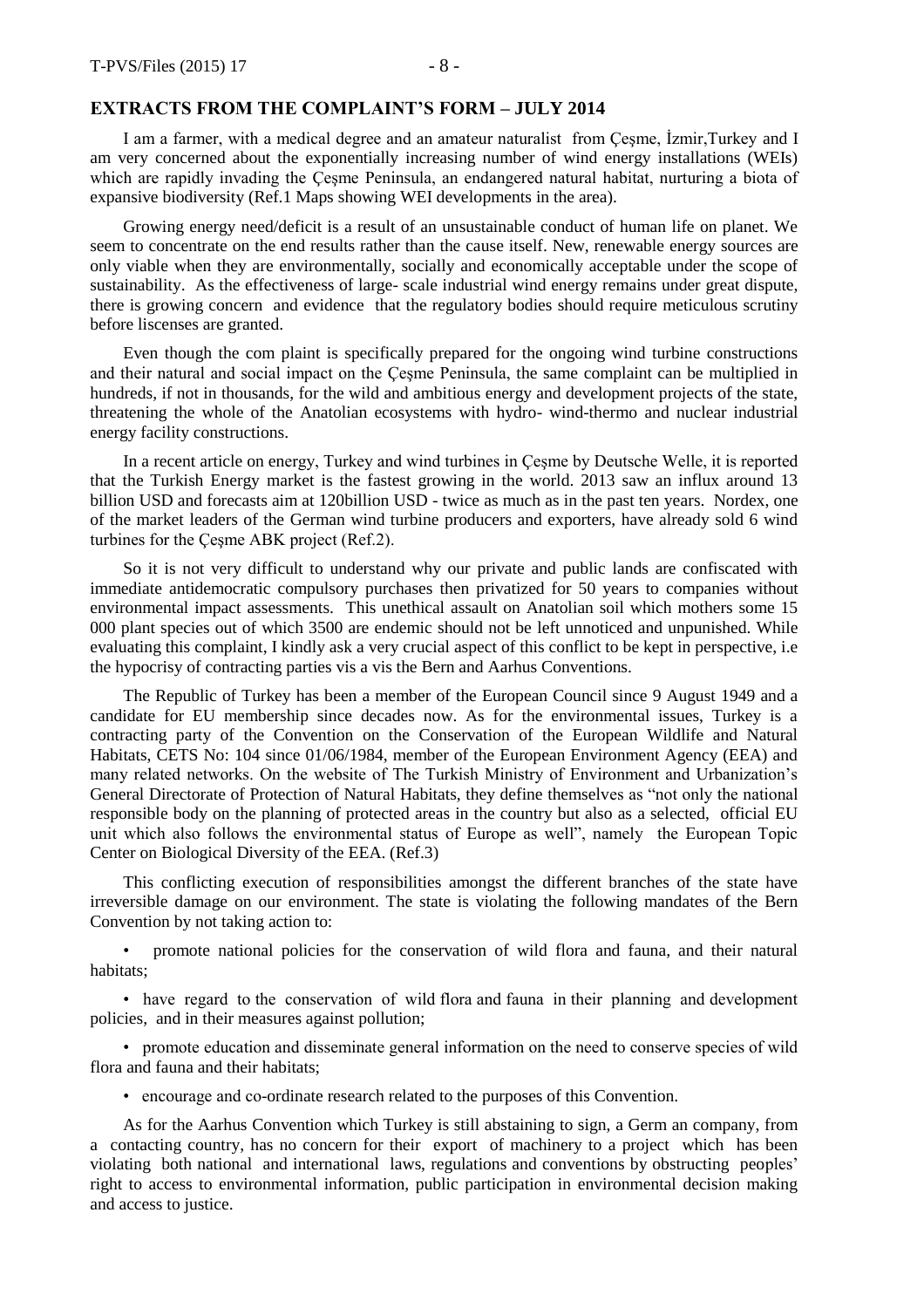The habitat types which might result endangered by the windfarms project are the following:

- A 4.14 Mediterranean and Black Sea communities of m ediolittoral rock very exposed to wave action

- B.1 Coastal dunes and sandy shores

- C.1 Surface standing waters

-C.2 Surface flowing waters

- D.5 Sedge and reed beds, normally without free standing water

- E 1.3 Mediterranean xeric grassland

App. 6 LIST OF SPECIES REQUIRING SPECIFIC HABITAT CONSERVATION I feel more confident in defining plant species rather than animal species. An expert opinion is need for the animal species.

Alismatecea, Amarylidaceae, Amaranthaceae, Anacardiaceae, Asclepiadeceae, Boraginaceae, Campanulaceae, Caprifoliaceae, Caryophyllaceae(Arenaria,Cerastium,Dianthus,M oehringia,Spergula), Celestraceae, Centuaraceae, Chenopodiaceae, Cistaceae, Compositaceae, Cruciferae, Cupressaceae, Cypraceae, Elatinaceae, Ericaceae, Euphorbiaceae,Gentianaceae, Geraniaceae, Globularia album,Graminaceae, Hypericaceae, Irıdaceae, Junceae, Labiatae, Lentibulariceae, Liliaceae, Linaceae, Lythraceae, M alvaceae, Oleaceae, Orchidaceae, Orobancheceae, Paeoniaceae, Paperaceae, Palmeae, Pinaceae

 $(\ldots)$ 

I am not aware of any international procedures but nationally there are many court cases opened by the people whose lands have been confiscated. The legal basis for the Emergency Nationalization order (Acil Kamulaştırma) for the ABK project was successfully challenged in the Turkish Constitutional Court. A Constitutional Court ruling on 22 January, 2014 ruled that the Em ergency Nationalization process was unlawful and should be stopped as there is no imm ediate or emergency national need for the ABK project. The Çeşme District Governor has refused to recognize and im plement the Constitutional Court ruling stopping the ABK project.

• The energy regulator EPDK does not have legal authority under Turkish law to grant permission for energy projects in

• areas without an official zoning status. The Çeşme M unicipality's 1/25,000 development plan designates the area being

• developed by ABK as 'un-zoned'.

However, based on ABK's plans, EPDK applied directly to the Turkish Council of Minister's to obtain special permission for the project, thereby circumventing national laws, along with local planning controls and oversight. The legality of this action was overturned by the Turkish Constitutional Court on 24th March 2014 and the court ordered the project be stopped. This ruling has been ignored by ABK, local law enforcement officials, the State Prosecutor and the District Governor.

There has been no public consultation with the local population or local non-governmental organizations about the project since the start of the planning process in 2001. It is a legal requirement for all such projects in Turkey to be proceeded by an environmental impact assessment (Çevresel Etki Değerlendirmesi), which includes a consultation process with local people and relevant NGOs. This never happened.The WEI of concern in Çeşm e, ABK, was granted an exemption from the environmental impact assessm ent process by the Turkish Ministry of Environment and Urbanisation on the grounds that it is below 20 MW capacity. However, the cumulative affect of the 5 proposed projects (over 100 MW capacity total) in such a small area should clearly require an environmental impact assessment. There is an ongoing court case in the Turkish Constitutional Court challenging the exem ption from the environmental impact assessm ent granted to ABK. A similar exem ption granted to a wind energy development in Urla, 30 km from Çeşm e, was recently overturned by the Turkish Constitutional Court.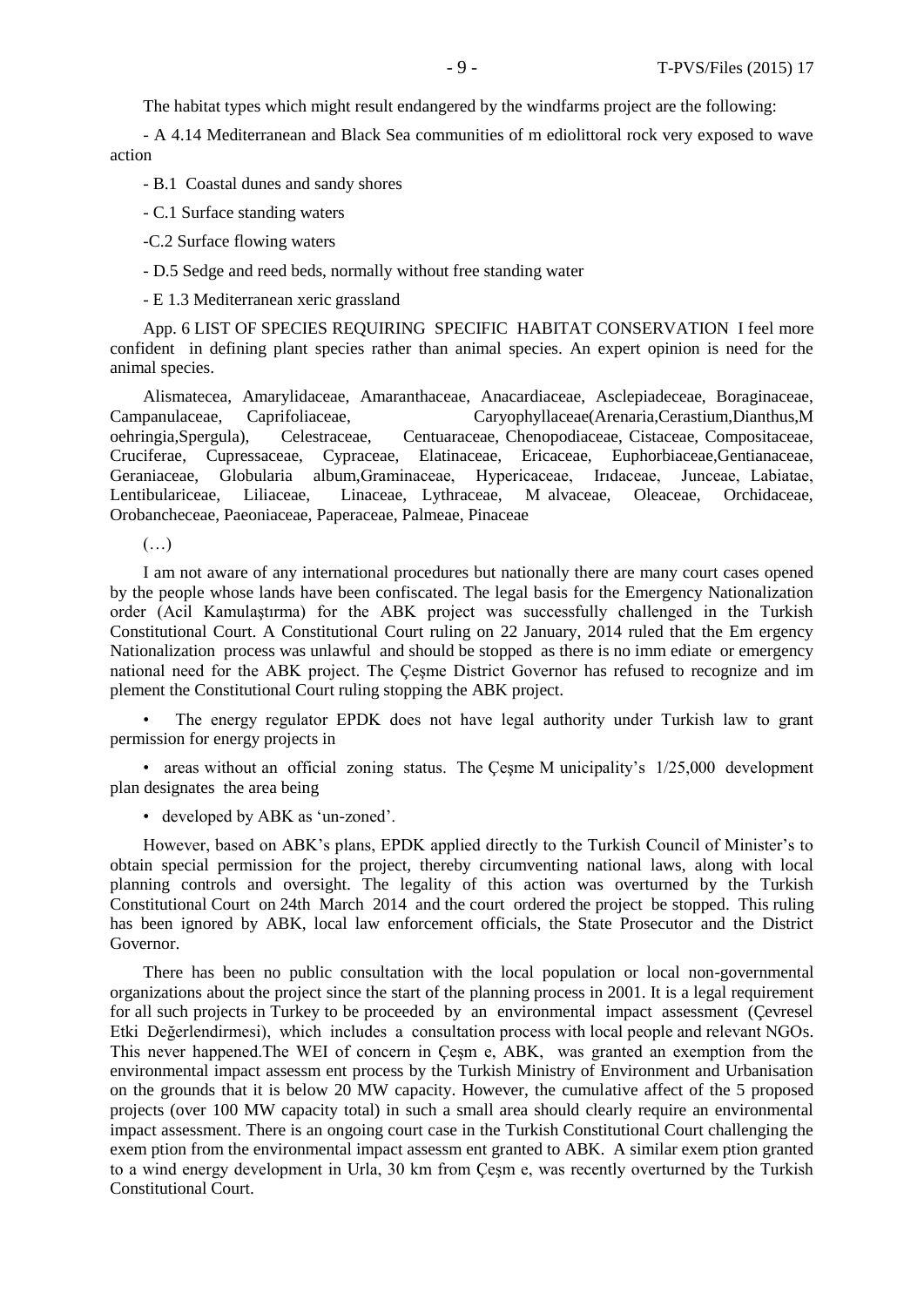### **References**

1- Maps showing the WEIs in Çeşme peninsula as a whole and their zones of effect





Aerial Imagery of work completed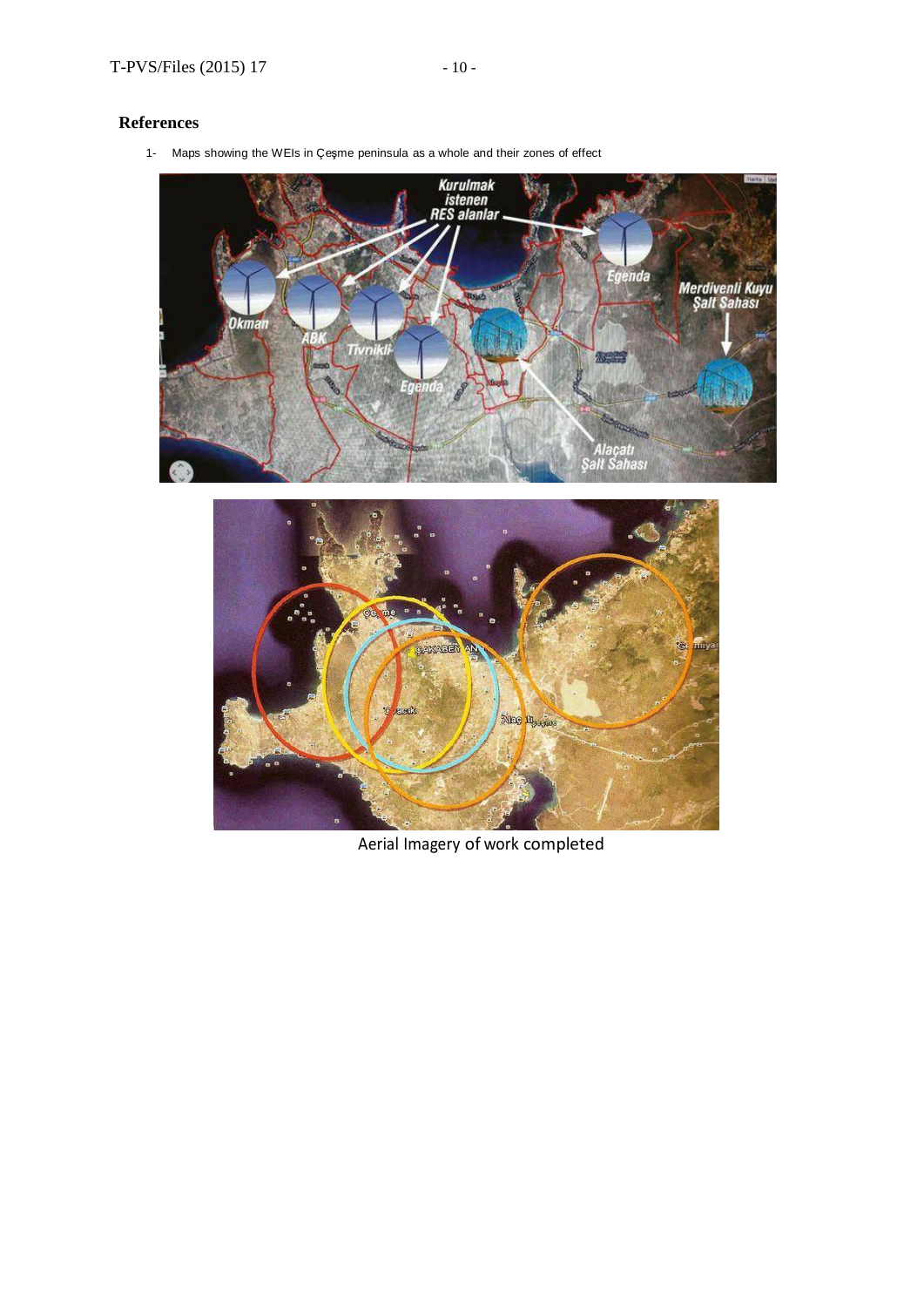

#### **SOME ENDEMIC SPECIES UNDER THREAT**

**SAHLEP** is a flour obtained from the tubers of this damaged orchid genus nam ely **Orchis** (including species like **Orchis mascula and Orchis militaris).** These tubers rich in a delicious starch like polysaccharide called glucomannan have been the basic ingredient of a sweet w arm winter drink called sahlep, cooked with hot milk and sugar and favored by millions for centuries, not only in the Ottoman lands but also in other parts of Europe as well. It is also known as a potential aphrodisiac since Roman times. April enjoys their modest but majestic bloom on Çeşme hills.